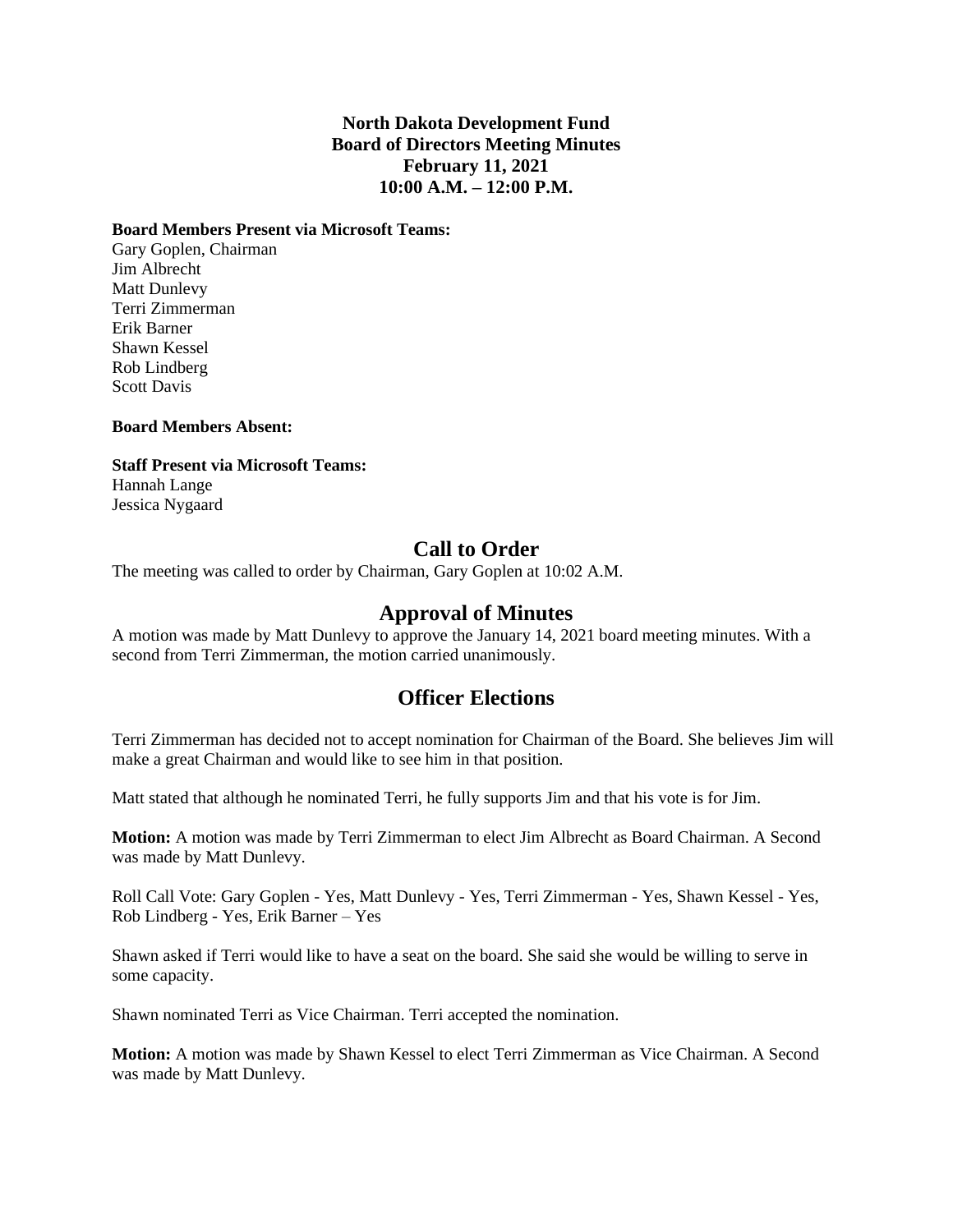Roll Call Vote: Gary Goplen - Yes, Jim Albrecht - Yes, Matt Dunlevy - Yes, Shawn Kessel – Yes, Rob Lindberg - Yes, Erik Barner – Yes

**Motion:** A motion was made by Terri Zimmerman to elect Matt Dunlevy as Treasurer. A Second was made by Rob Lindberg.

Roll Call Vote: Gary Goplen - Yes, Jim Albrecht - Yes, Terri Zimmerman - Yes, Shawn Kessel - Yes, Rob Lindberg - Yes, Erik Barner – Yes

## **Introduction of New Board Member**

#### **Scott Davis joined the meeting at 10:16 am.**

Erik Barner Introduced himself to the Board. He is taking over Pat's seat.

Erik served as the Chief Investment Officer at Gen7 Investments in Fargo from June 2017 to January of this year. He has recently moved on to start his own entity. Prior to this, Erik worked as an analyst at Piper Jaffray, Norwest Mezzanine Partners, and Intuitional Capital in Chicago, IL. Erik received his undergraduate degree in Finance from the University of St. Thomas in St. Paul and his MBA with an emphasis in Value Investing from Columbia Business School.

# **Board Member Terms**

The board was provided with a document that showed the current terms of each board member. Erik will replace Pat Murphy.

Scott stated that he has enjoyed being on the board and that he would like to remain on the board if he can. He said he fill follow up with the staff on this.

Terri asked if the Board is going to do anything for Pat Murphy who has recently left the board. The Board agreed that they should send a letter to him and invite Pat to next meeting to thank him for his service.

The staff will also follow up on when Erik's term ends and begins. The staff also needs to decide when we will do elections each year.

# **Code of Ethics**

Each year the board is required to review and sign the code of ethics. The staff informed the board that they will send this document out for their signature after the meeting.

# **Board Insurance Coverage**

After doing some research, it was found that the board does not have any insurance coverage. The board did not express a preference for any type of coverage. The staff will work to come back next meeting with at least two options for the board to acquire coverage.

# **Financial Reports**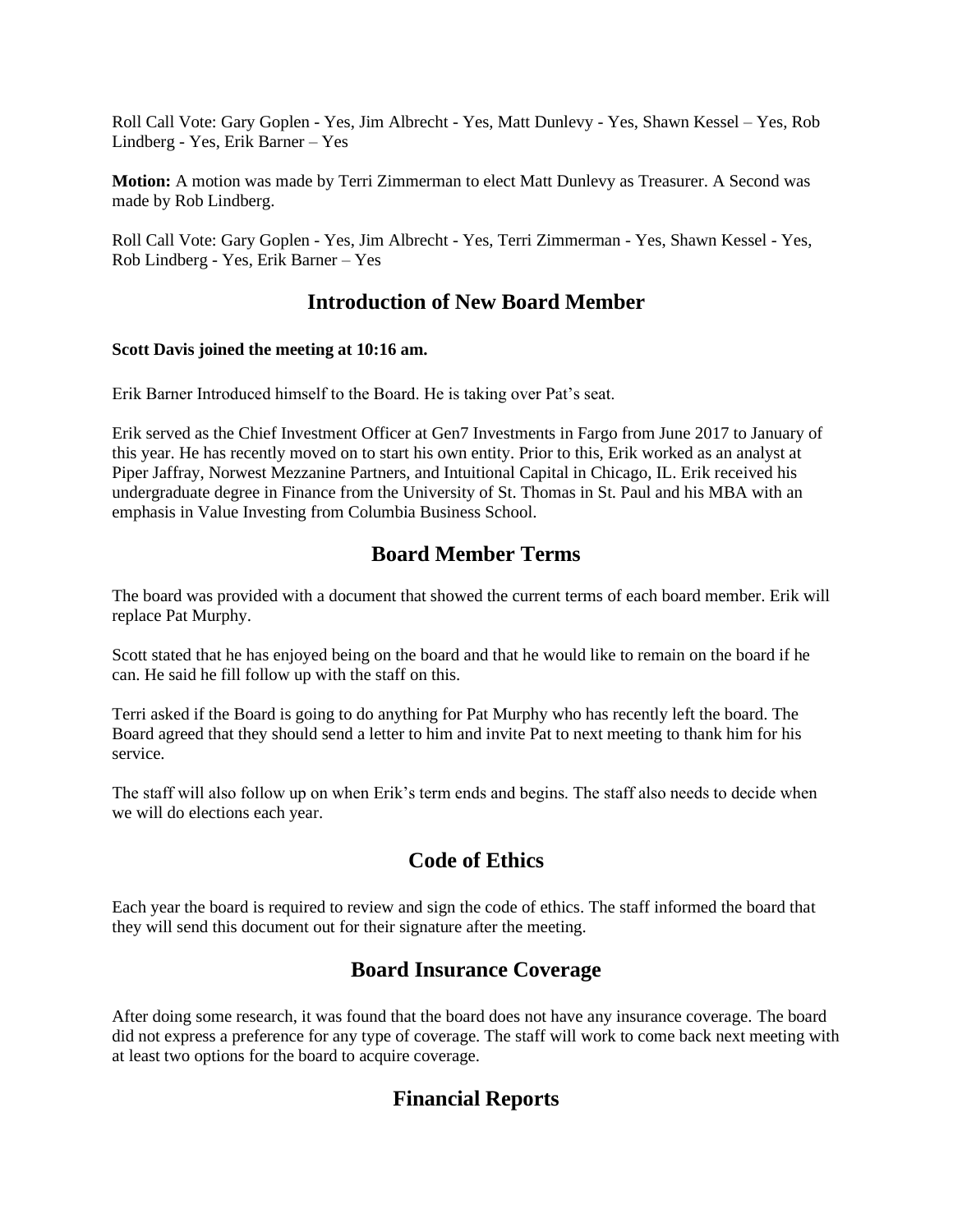Jessica discussed the financial report. Total cash on hand was \$17,455,563.78. There was \$6,646,428.21 in the Development Fund, \$5,975,189.12 in the Rural Fund, \$3,727,149.40 in the Development Fund Venture Capital account, \$971,320.79 in New Business Tech, and \$435,476.26 in the Childcare Fund. There are \$2 million in CDs at the bank. Total unfunded commitments was \$1,579,635.

The total requested amount from the received applications in the pipeline right now is \$4,992,000. There is \$2,189,000 in requests from the Development Fund, \$53,000 in requests from the Childcare Fund, and \$2,750,000 in requests from the Development Fund Venture Capital Account. If all loans are approved, the NDDF will have \$11,183,928.78 remaining available cash on hand but \$12,416,305.78 total cash on hand which excludes the unfunded commitments. The list of unfunded commitments was listed in the materials provided.

Terri mentioned that the information seemed inconsistent with last month's numbers. Hannah reviewed the previous month's financial report and confirmed that the two months' numbers were consistent.

Terri also noticed that the monthly GL was missing from the board packet. The board collectively decided that they could only approve the financials that were presented. Jessica stated that she will send out the missing document after the meeting.

**Motion:** A motion was made by Terri Zimmerman to approve the financials as presented. With a second from Matt Dunlevy, the motion carried unanimously.

### **Pipeline**

Hannah presented the companies for which the staff has received applications. The fund listed is the fund we expect the company to be funded from.

| <b>In Process</b>       |                      |                       |             |
|-------------------------|----------------------|-----------------------|-------------|
| Company                 | <b>Dollar Amount</b> | <b>Credit Display</b> | <b>Fund</b> |
| <b>APT</b>              | \$1,000,000.00       | Completed             | <b>DFVC</b> |
| 3domFuel                | \$110,000.00         | In Process            | <b>NDDF</b> |
| 3domFuel                | \$180,000.00         | In Process            | <b>NDDF</b> |
| PushSave                | \$150,000.00         | On Hold               | NDDF/DFVC   |
| <b>ELF Technology</b>   | \$149,000.00         |                       | NDDF/DFVC   |
| <b>LUCIT</b>            | \$600,000.00         |                       | NDDF/DFVC   |
| <b>Premier Refinery</b> | \$1,000,000.00       |                       | NDDF/DFVC   |
| Kiddie Clubhouse        | \$53,000.00          |                       | Childcare   |
| Meditek, LLC            | \$1,000,000.00       |                       | <b>DFVC</b> |
| FarmQA                  | \$750,000.00         |                       | <b>DFVC</b> |
| <b>Pipeline Total</b>   | \$5,172,000.00       |                       |             |

Jim asked if we were concerned with the availability of cash after these projects are funded. Hannah stated that her and Jessica had spoken about this and that they are not worried about the capitalization of the fund. We are confident that we will make good decisions on our investments. If we do get low on funds, we will be more stringent on how we utilize the funds. Hannah also explained that the NDDF and DFVC funds can be moved which provides more flexibility to the fund.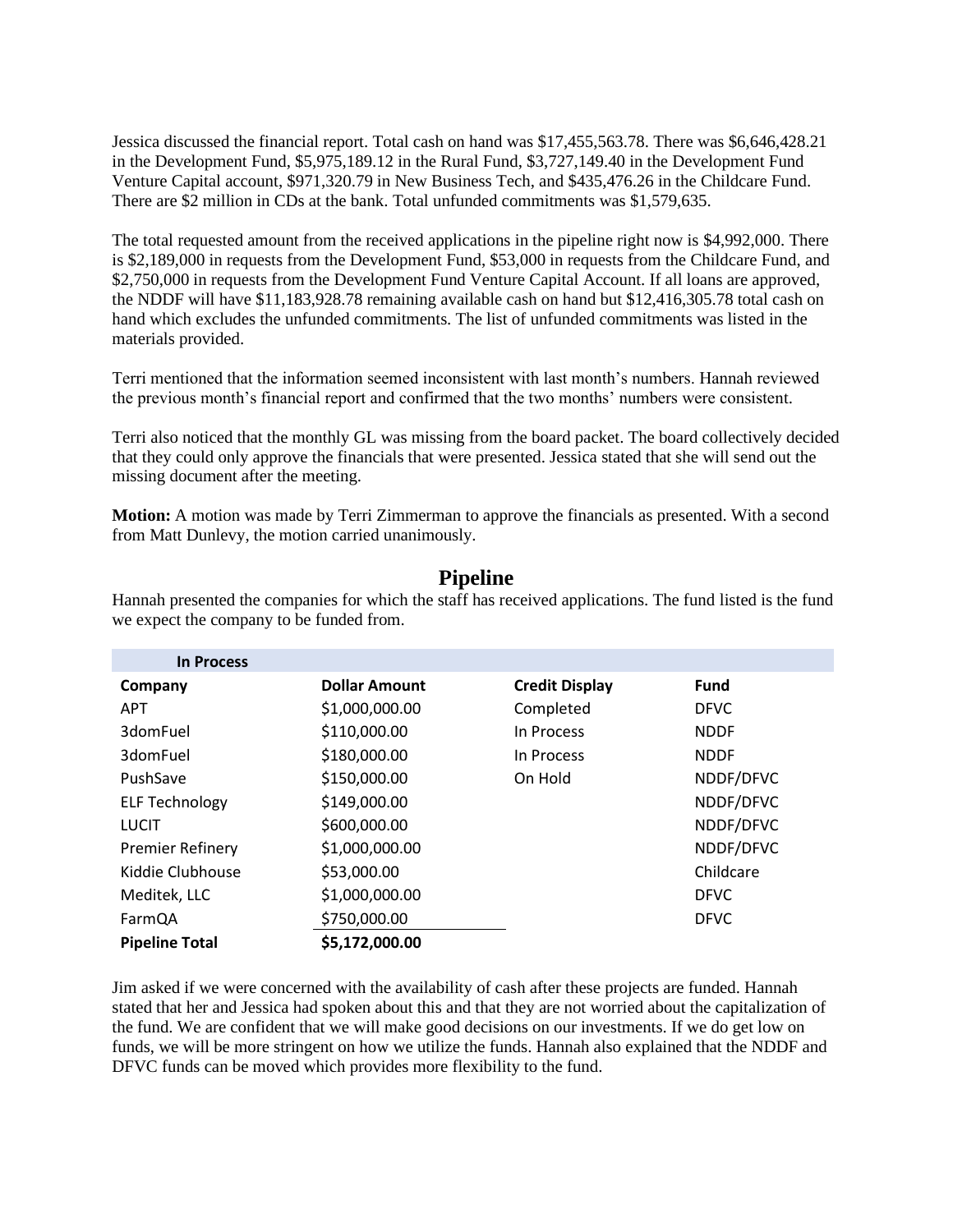Terri asked if there are any updates on the recapitalization of the fund from the legislature. Shawn mentioned the funds that may be allocated to the NDDF for the Rural Fund from the Commerce Momentum fund. The staff is proposing a change to the language in Century Code that would make these funds available for rural, essential businesses. Terri voiced her support for this.

#### **The meeting was moved into executive session pursuant to North Dakota Century Code 10-30.5-07 at 10:49A.M.**

**Steve and Sean joined the meeting at 10:52 A.M.**

**Shawn left the meeting at 11:21 A.M.**

**Jessica left the meeting at 11:43 A.M.**

## **Adjourn**

### **With no other business, the meeting was moved out of executive session at 12:22 P.M.**

The APT discussion was moved to the next board meeting to give the Board time to review the materials and follow up on some questions.

The Audit approval was tabled for next meeting as there was not a quorum. Erik did not feel comfortable voting to approve the audit because he did not receive the materials in advance as the other members had.

## **Clarification on the involvement the board has personnel matters**

Hannah stated that Jessica was working on this issue, and that she could provide information on what she knows.

Hannah explained that the board cannot be informed in any capacity of a staff member being put on a performance improvement plan or that they may be terminated due to confidentiality.

Jim stated that the board would not want to place someone into the CEO position if they were on the Performance Improvement Plan. Terri stated that it just doesn't make sense that the board wouldn't know that the CEO was not performing well. She said it is usually a general responsibility of a board.

Hannah offered that there may be a way to be able to inform a smaller executive committee but that she would have to work with Shawn on this. Hannah stated that the staff is going to work with the Lawyers to do a deep dive through Century Code and the By Laws to get this all figured out. She said we will revisit this in a few months when the review is complete.

# **Early Venture Microloan Program**

This is a program was created in November of 2019. It is funded with Growth Initiative Fund, Inc. dollars through the GFMEDC. It is extremely similar to the Startup Grand Forks program that we voted to end our participation in a few months ago. Two key differences are that BND is not involved in the program and the NDDF can fund up to \$20,000 instead of the \$10,000 through the GF program.